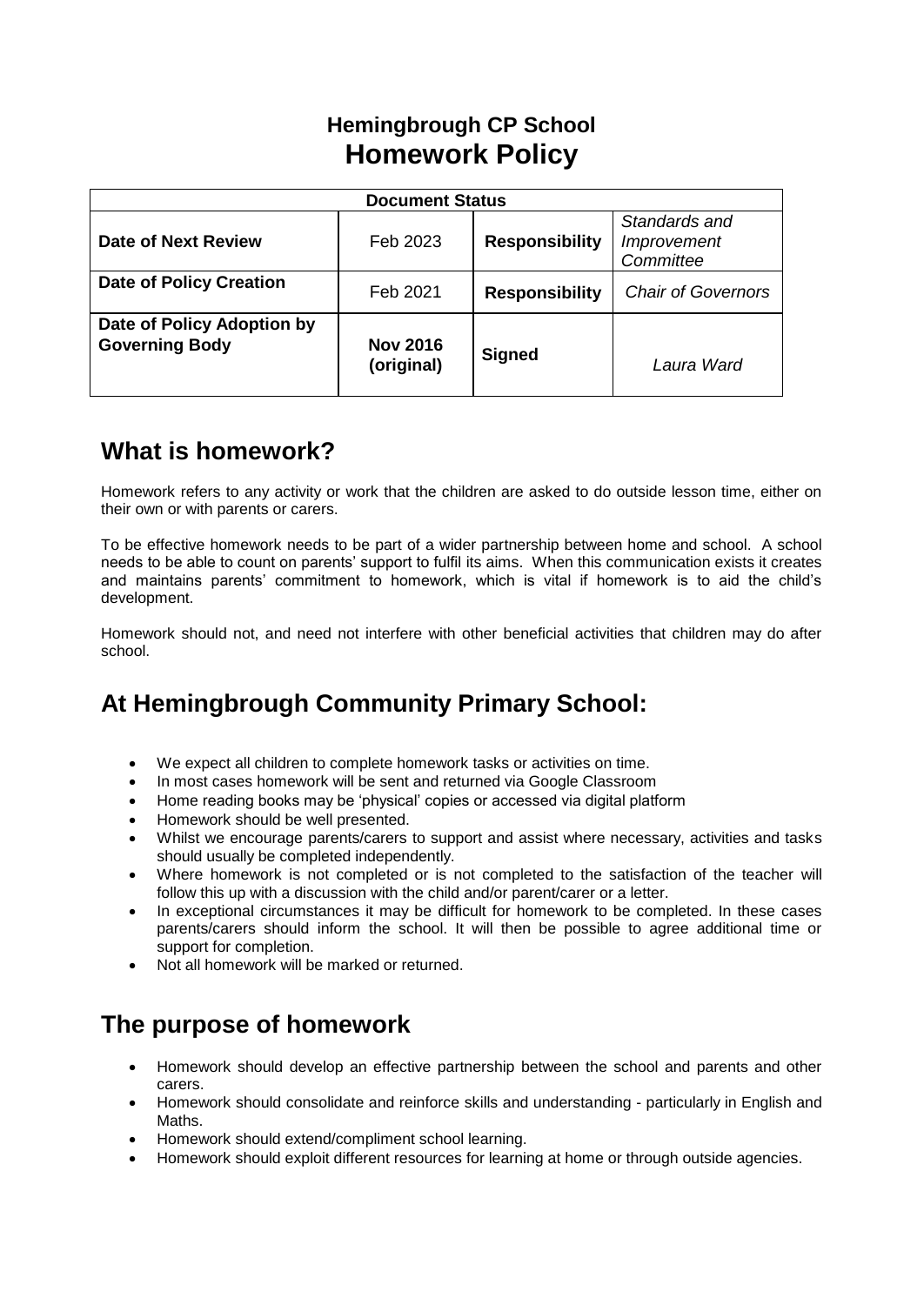- Homework should encourage pupils as they get older to develop the confidence and 'self discipline' needed to study on their own, thus preparing them for the requirements of secondary school.
- Homework should **not** consist of finishing off exercises from class sessions.

## **How long should be spent on homework?**

The Government no longer offers guidelines relating to homework. At Hemingbrough CP we feel the following time scales are appropriate:

| Years 1 and 2 | no more than 1 hour per week    |
|---------------|---------------------------------|
| Years 3 and 4 | no more than 1.5 hours per week |
| Years 5 and 6 | no more than 30 minutes a day   |

### **What activities can homework include?**

| Years 1 and 2 | reading (including books / comics etc. at home), spellings, other English work<br>and Maths work, occasional tasks in other areas |
|---------------|-----------------------------------------------------------------------------------------------------------------------------------|
| Years 3 and 4 | English and Maths as for Years 1 and 2 with some activities in other subjects                                                     |
| Years 5 and 6 | continued emphasis on English and Maths but also ranging more widely over the<br>curriculum                                       |

### **Homework Activities**

Homework will reflect the age, ability and developmental stage of differing children. However the following will apply to the majority of children:

### **Key Stage 1**

Within Key Stage One the foundation of the child's learning habits are established. Homework will consist of short activities – for example learning number facts (KIRF's) and weekly spellings. However, the majority of homework in Key Stage One will consist of regular reading and book sharing.

#### **Key Stage 2 (Years 3 and 4)**

Homework in these two years will continue to focus on English and Maths. Spellings will continue to be given on a weekly basis. Reading however will still form the cornerstone of the child's homework. Hesitant readers will still need support from parents, more fluent readers should be encouraged to read for themselves and to take responsibility for changing and choosing the books they read.

Other activities / tasks may also be set, these often run over a given period of time, allowing the child time to consult appropriate information sources.

### **Key Stage Two (Years 5 and 6)**

English and Maths tasks will continue to form the basis of the child's homework. Spellings will be given.

Some children will require parental support with their reading. Research questions relating to other areas of the curriculum may be set. Time will be allowed for the children to research answers using a variety of sources.

In addition as SATs approaches, children in Year 6 will also bring home practice papers in Reading, GPS and Maths.

As new technologies arise, homework activities will often take advantage of ICT based opportunities.